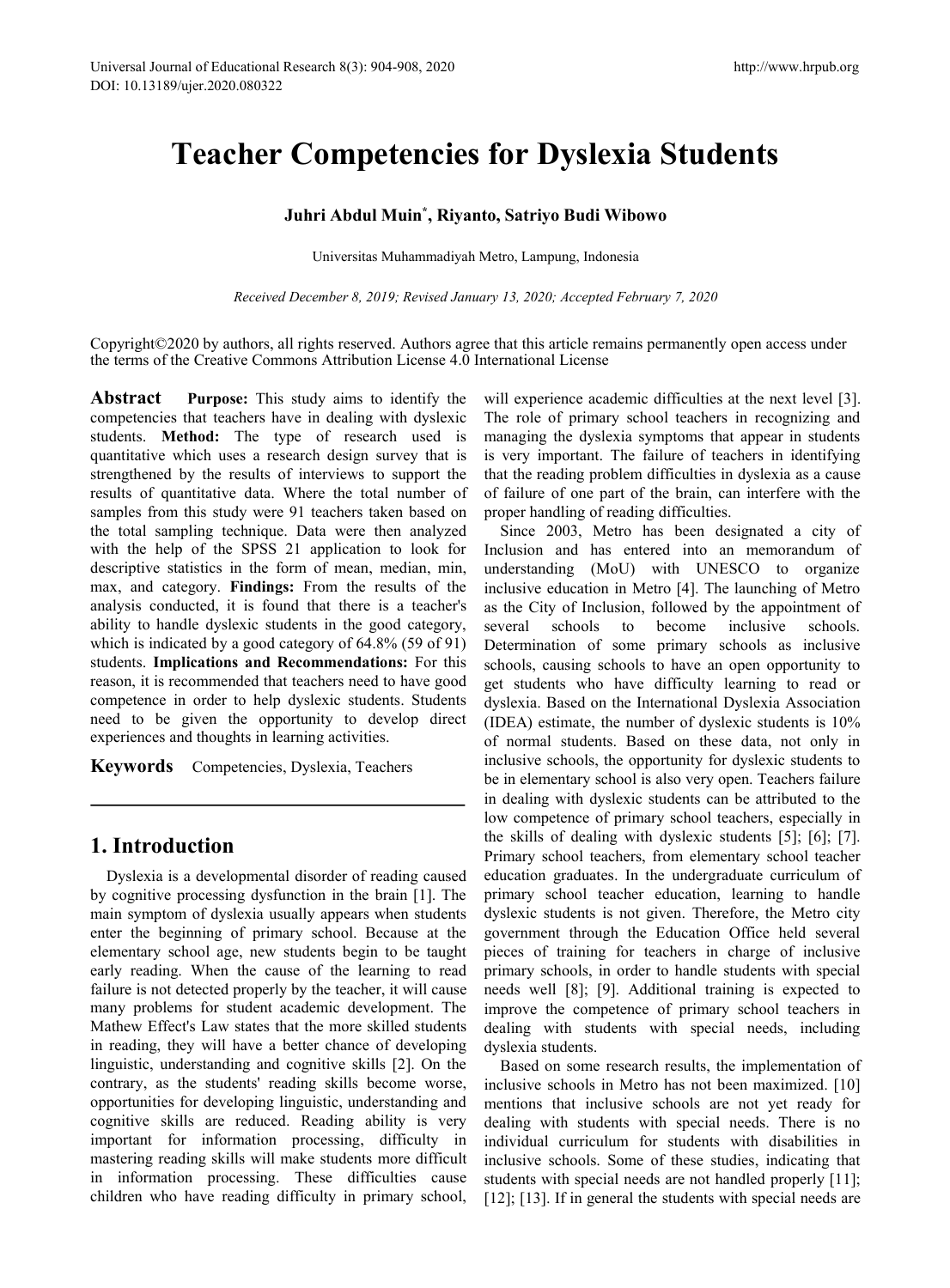not handled properly, then dyslexic students are assumed will not be handled properly. Failure to handle dyslexia students well adversely affects the academic life of dyslexic students. In fact, dyslexic students have the potential to develop into extraordinary individuals. Alber Einstein and Thomas Alva Edison are some examples of great inventors who in childhood experienced dyslexia [14]; [15]. Dyslexic students who are not handled properly in elementary school will limited the chances that the student develops into a great individual in adult life.

As explained earlier, the role of primary school teachers is crucial in addressing dyslexic students. Dyslexia symptoms usually appear at the early age of school, when the child begins learning to read. Teachers who have good competence in dealing with dyslexic students, can ensure the success of reading learning dyslexic students [16];  $[17]$ .

By having good competence, the teacher is able to educate dyslexic students well. Therefore the researcher wants to see the competency ability possessed by the teacher in educating dyslexic students, in order to be able to assist the government in applying about inclusive education run by the city government of the metro.

# **2. Materials and Methods**

### **2.1. Research Design**

The research design used by researchers is quantitative research that uses the research design is survey research. Survey research is a procedure in quantitative research where researchers administer surveys to a sample or to the entire population used to describe population attitudes, opinions, behaviors, or special characteristics [18]; [19]. The design of this study was applied because it was in accordance with the objectives of the study, where the aim was to find out the problem solving ability of Junior High School Students to the Subjects of Mathematics.

#### **2.2. Research Subject**

The research sample was obtained from 91 teachers in the Elementary School in the Metro district used a total sampling technique, with 65 female teachers and 26 male teachers. With details of Elementary School 1 Metro Pusat, Elementary School 1 Metro Timur, Elementary School 2 Metro Timur, Elementary School 2 Metro Barat, Elementary School 2 Metro Pusat, Elementary School 3 Metro Pusat, Elementary School 8 Metro Pusat, conclusions. Elementary School 2 Metro Utara, Elementary School 1 Metro Utara and Elementary School 6 Metro South. The technique of taking total sampling involves or takes all samples in the population [20].

#### **2.3. Research Instrument**

In this study, the study used questionnaire and interviews instruments. The questionnaire has 20 valid statements with a reliability value of 0.73 using a Likert 4

scale and using structured interviews aimed at strengthening quantitative data. The data used by the SPSS program to look for descriptive. Descriptive statistics are presented in a summary frequency, for example, mode, mean, median, minimum, maximum and standard deviation [21].

The categories competencies of teachers ability regarding dyslexia students, very good, good, not good, and very not good, like table 1 in below:

Table 1. Categories of Teacher's Competences

|               | Interval          |  |  |
|---------------|-------------------|--|--|
| Category      | Teacher's ability |  |  |
| Very Not Good | $20.0 - 35.0$     |  |  |
| Not Good      | $35.1 - 50.0$     |  |  |
| Good          | $50.1 - 65.0$     |  |  |
| Very Good     | $65.1 - 80.0$     |  |  |

#### **2.4. Analysis Data**

All data were obtained from teacher ability questionnaire collected and calculated and assisted with the SPSS 21 application. In this study, quantitative data were analyzed using Mean, Median, Min, Max, and Percentage. Descriptive statistics are given to calculate the frequency, percentage, mean, median, min, and max of sample [19] And followed by interviews that are used to strengthen the results of quantitative data. Followed by interviews intended to strengthen the results of quantitative data. The steps in the interview can be seen as follows: (1) the ideas, themes, pieces of data and words. (2) pay attention to patterns and themes. (3) try to make good data, using intuition to reach conclusion. (4) is a group set items into categories, types, behavior, and classification? (5) makes a metaphor that uses figurative language and connotative rather than literal and denotative language, animates data, reducing data, making patterns, aligning data, linking data with theory. (6) separate variables to decipher, differentiate and 'unpack' ideas, ie move from drive to integration and obfuscate data. (7) surrendered specifically into the general, large number of variables under a small number of (frequently) unobserved hypothetical variables. (8) identifies and records relationships between variables. (9) finds an intervening variable: looks for another variable that seems to be a 'block' calculation for what is expected to be a strong relationship between variables. (10) the logical chain of evidence building: noting causality and making  $(11)$  Creating conceptual/theoretical coherence: moving from a method to construct stories to explain phenomena [21].

## **3. Results and Discussion**

The results of the teacher's questionnaire in dealing with dyslexic students are given and have been obtained and processed the results using the SPSS 21 application which we can see in the table below: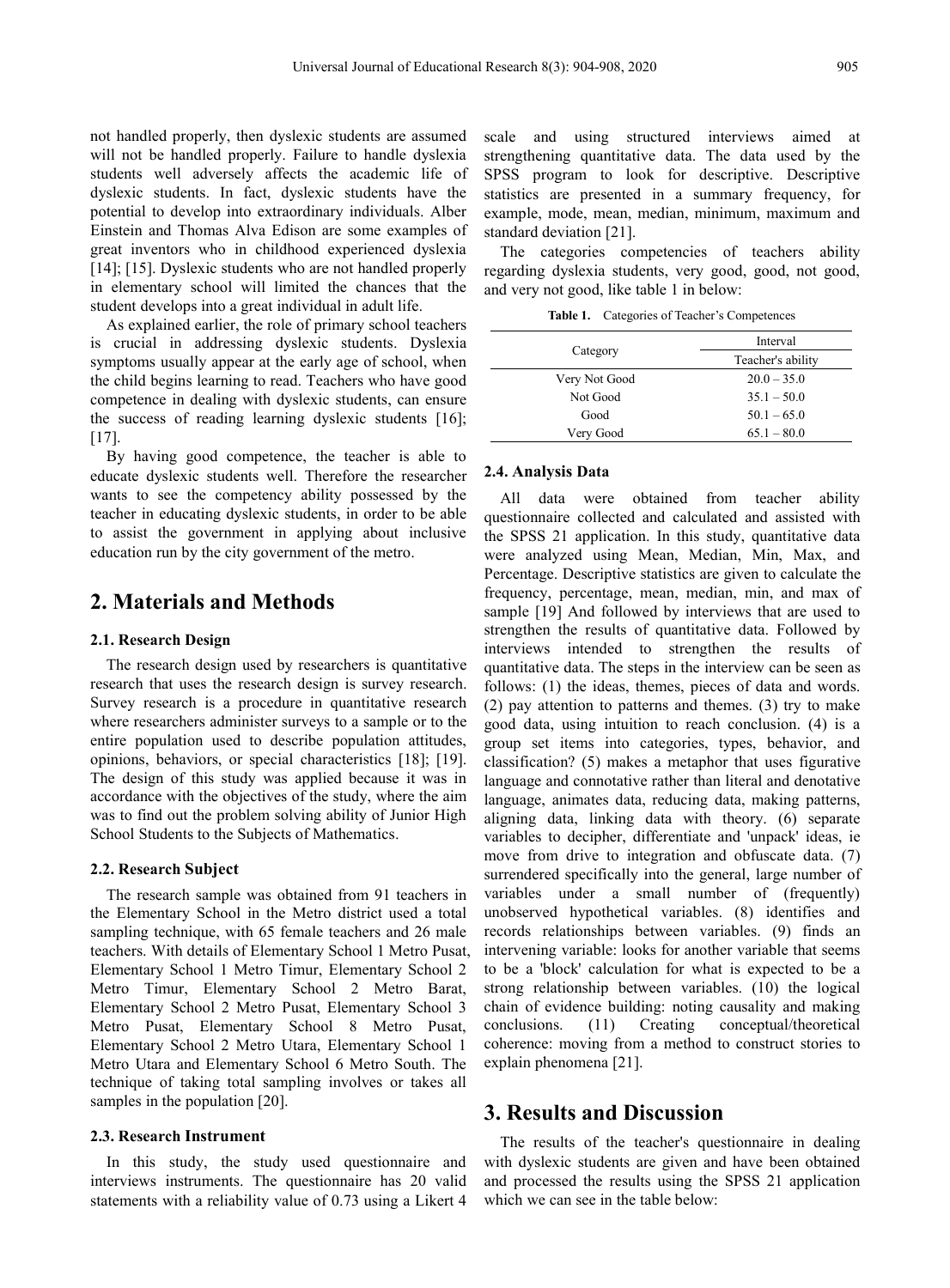| Classification |          |              |               |              |      |      |      |         |
|----------------|----------|--------------|---------------|--------------|------|------|------|---------|
| Range          | M        | F            | Responses     | Total        | Mean | Min  | Max  | $\%$    |
| $20.0 - 35.0$  | $\theta$ | $\mathbf{0}$ | Not very good | $\mathbf{0}$ | 57.5 | 37.0 | 79.0 | $0.0\,$ |
| $35.1 - 50.0$  | 6        | ∼            | Not good      | 11           |      |      |      | 12.1    |
| $50.1 - 65.0$  | 12       | 47           | Good          | 59           |      |      |      | 64.8    |
| $65.1 - 80.0$  | 8        | 13           | Very good     | 21           |      |      |      | 23.1    |
| <b>TOTAL</b>   | 26       | 65           |               | 91           |      |      |      | 100     |

Table 2. Results of the teacher's competence to cope with dyslexic students

From table 2, which came from 91 respondents from high school teachers in the good category, and after being processed and obtained the results using the SPSS 21 application program, it was found that the ability of teachers to overcome dyslexic students had a good category of 64.8% for 59 teachers from 91 total teachers, not good at 12.1% for a total of 11 teachers out of 91 total teachers, and very good 23.1% for 21 teachers out of 91 total teachers. Of the 91 teachers having a Mean value of 57.5, Maximum Value of 79.0, and Minimum Value of 37.0.<br>The results of the questionnaire analysis of the ability

of teachers in table 2, have a good ability of 64.8% (59 of 91) students. This ability is shown by the teacher being able to handle students well. In order to handle dyslexic students well, teachers need to first understand dyslexic students.

This is reinforced by the results of interviews that have been conducted, found that teachers who have good competence in educating students, are able to understand and comprehend dyslexic students. The teacher said that by understanding and understanding the dyslexic students he taught, it would be easier for him to teach or apply the methods or models of learning that had been taught by the teacher through training that had been followed by him.

Because, the metro city government often conducts training activities or workshops on inclusive education to improve the competence of teachers involved in it. From the results of training or workshops that have been carried out the teachers are expected to become pilots or spearheads in inclusive education that is initiated by the city of metro. Therefore, this research is in line with the results of the study found that teachers have good competence, supported by the results of the questionnaire that has been given, and strengthened by the results of interviews conducted.

The main symptom of dyslexia is low reading skills. Low reading skills cause dyslexic children to have difficulty in academic tasks, resulting in low academic achievement. Ignorance teacher's understanding of dyslexia, making dyslexic children who have low academic achievement sometimes labeled naughty or lazy [22]. Whereas low learning achievement caused by low reading skill in a dyslexic student not caused by laziness,

but because there is dysfunction of neurology system in the brain.

Diagnostic and Statistical Manual of Mental Disorders V-edition (DSM V) enters Dyslexia into a specific subgroup of learning dificulties. DSM V specified learning disorders are diagnosed as deficits in the acceptance and processing information effectively and accurately in individuals [23]. The special characteristics of dyslexic persons mentioned in DSM 5 are, difficulty learning and using academic skills with symptoms of learning difficulties that persist for more than 6 months, especially in dyslexia, encountered disability in reading accuracy, fluency in reading, and comprehension of reading [23]. Furthermore, failure to learn to read in dyslexic children due to dyslexia has a problem in the process of recognizing letters fluently and accurately, bad in coding letters, and have poor spelling ability [23].

Many professional definitions of dyslexia highlight the same important feature, that, a dyslexic child has an "unexpected" disability in the reading domain [24]. Specifically, the "unexpected" disability affects the reading accuracy, reading fluency, and reading comprehension [23]. The reading disability is due to the disability contained in the cognitive processing domain. Cognitive processes are responsible for learning and information processing [25]. It refers to how information is processed, which affects memory, processing speed, and the ability to store and transfer information, to develop prior learning and develop automation [26]. Difficulties in processing information are the most obvious indicators of dyslexia. Students with dyslexia can solve problems and can unravel reasoning, but often they have difficulty in processing information and accessing information to help them solve problems [27]. Difficulties in receiving and processing information on individuals will have an impact on learning difficulties of fundamental things in school, especially reading.

The phonological deficit theory explains the causes of dyslexia. Through the use of fMRI, researchers at the Yale University Center for Learning and Attention found that people with normal phonological awareness can quickly process written words [28]. When normal children are asked to imagine "block" without sound "buh", they can quickly call the word "lock." Results of FMRI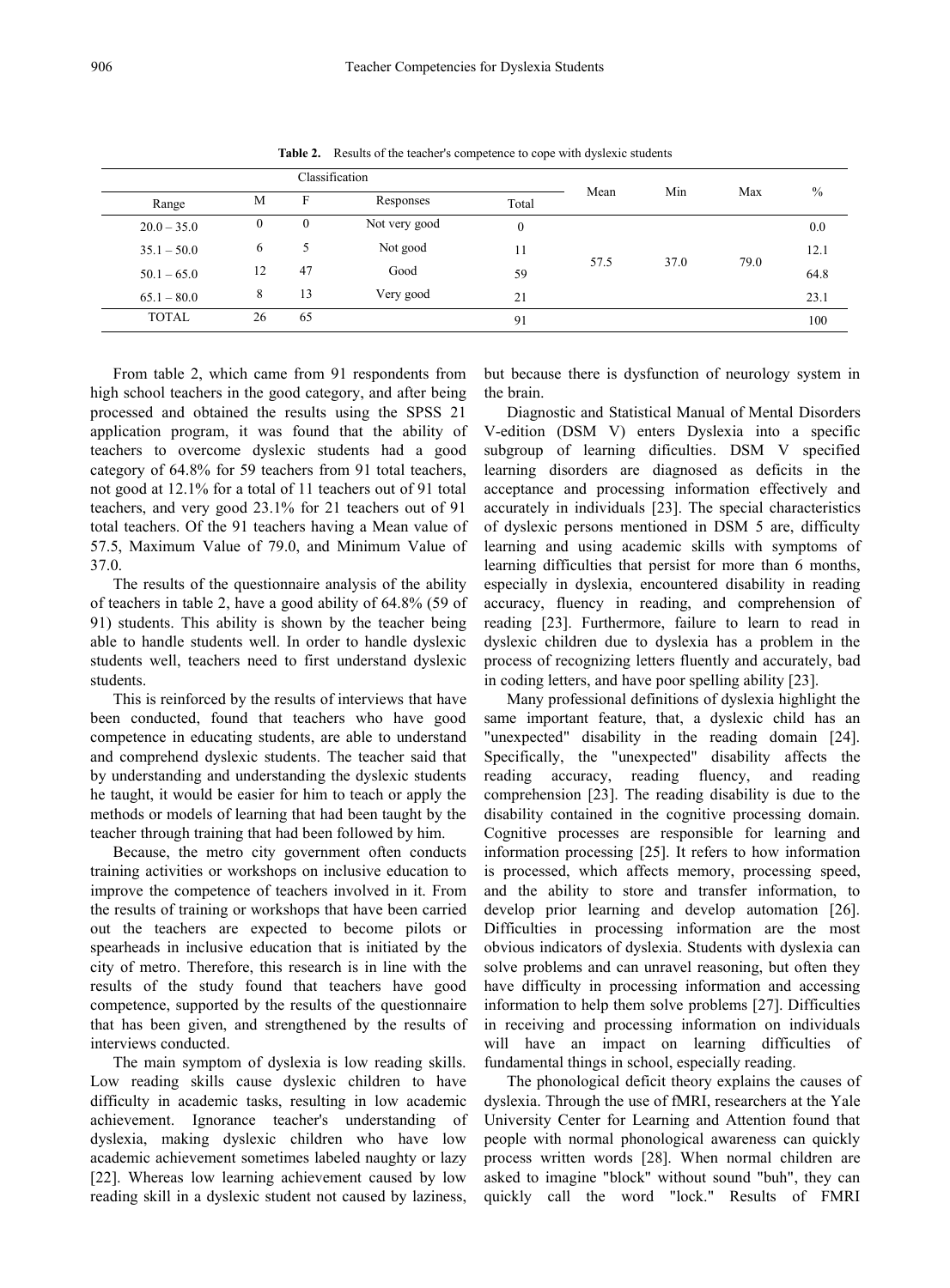photographs in non-dyslexic children show that phonological processing makes the inferior frontal gyrus (Broca area of the Brain) burning [29].

Neurological research findings support the phonological model theory of dyslexia, suggesting deficit in the brain found that blocking phonological processing in all dyslexic patients. Further neurological support for phonological models has come from a recent study, which sees dyslexia from a cross-cultural perspective. The results show that, regardless of language differences, people with dyslexia exhibit lower activity in the nerve centers of language processing in the brain [30]; [31].

The phonological theory models in explaining dyslexia argues that dyslexic have impaired reading ability because  $\begin{bmatrix} 2 \end{bmatrix}$ they have deficits in phonological processing. According to this model, dyslexic have difficulty with written<br>language because they have an impoined obility to  $[3]$ language because they have an impaired ability to deconstruct written words into phonemes, thus blocking the process of identifying words. This phonological deficit prevents dyslexic to achieve deeper linguistic processing, which prevents the reader from understanding the meaning of the text [32]; [33]. Therefore, in dyslexic Diunduh patients, intact memory and understanding processes are not activated, because dyslexic patients can only activate<br>it after identifying the word through phonological [5] it after identifying the word through phonological processing. This phonological model of dyslexia explains why dyslexic people have difficulty reading, but still have the intellectual ability to process more complex thoughts and ideas [34];[35].

Some of these studies are able to prove that one of the  $[6]$ core deficits in dyslexic is on the phonological processing. When a dyslexic person has a deficit in phonological processing, then interventions that can be given can also [7] be focused on dealing with deficits in phonological processing. A study by Slaughter showed that phonological awareness training interventions improved reading ability, while other language training programs did not [28].

# **4. Conclusions**

From the results of the analysis that has been done, it [9] was found that there is a teacher's ability to handle dyslexic students in the good category, which is indicated by a good category of 64.8% (59 of 91) teachers. This is reinforced by the results of interviews conducted, that teachers are able to recognize and educate dyslexic students well because teachers have good competence because they have conducted training/workshop that has been carried out by the government, in order to support programs that have been carried out by the city government of Metro with UNESCO in dealing with children with special needs by implementing inclusive education. For this reason, it is recommended that teachers need to have good competence in order to help dyslexic students.

# **Acknowledgments**

Thank you to all the principals of the Metro Lampung City Elementary School, who have allowed me to do this research, and all the teachers who have agreed to be a sample in this study.

# **REFERENCES**

- Reid, G. (2009). Dyslexia: a practitioner's handbook (4th ed). Chichester ; Malden, Mass: Wiley-Blackwell
- Stanovich, K. E. (1991). The construct validity of discrepancy definitions of reading disability. In G.
- Snow, Burns, M.S. & Griffin, P. (eds) (1998), Preventing reading difficulties in young children, National Research Council Washington, DC: NationalAcademic Press
- United Nations Educational, Scientific and Cultural Organization (UNESCO). (2001). Understanding and Responding to Children's Needs in Inclusive Classrooms. Diunduh dari ; http://www.unesco.org/education/educprog/sne
- [5] Astalini., Kurniawan, D. A., Sulistiyo, U., Perdana, R., Susbiyanto, S. (2019). E-Assessment Motivation in Physics Subjects for Senior High School. International Journal of Online and Biomedical Engineering (iJOE). 15(9), 4-15.
- Astalini., Darmaji., Kurniawan, W., Khairul, A., & Kurniawan, D. A. (2019) Effectivenes of Using E-module and E-Assessment. International Journal of Interactive Mobile (IJIM), 13(9), 21-39.
- [7] Darmaji., Kurniawan, D. A., Astalini., Lumbantoruan, A., & Samosir, S. C. (2019). Mobile Learning In Higher Education For The Industrial Evolutioin 4.0: Perception and Response of Physics Practicum. International Journal of Interactive Mobile (IJIM), 13(9), 4-20
- [8] Wibowo, S, B., & Anjar, T., (2015). Studi Kasus Pola Relasi Sosial Anak Berkebutuhan Khusus (ABK) Tuna Daksa yang Berada di SD umum (inklusi) di Kota Metro. Jurnal Sosio-Humaniora. Vol 6, No 1.
- [9] Asrial., Syahrial., Kurniawan, D. A., Subandiyo, M., Amalina, N. (2019). Exploring obstacles in language learning among prospective primary school teacher. International Journal of Evaluation and Research in Education (IJERE), 8(2), 249-254.
- [10] Asrial, Syahrial, Kurniawan, D. A, Chan, F., Nugroho, P., Pratama, R. A., Septiasari, R. (2019). Identification: The Effect Of Mathematical Competence On Pedagogic Competency Of Prospective Teacher. Humanities & Social Science Reviews (HSSR). 7(4), 85-92
- [11] Darmaji, D., Kurniawan, D. A., & Irdianti. (2019). Physics education students' science process skills. International Journal of Evaluation and Research in Education (IJERE), 8(2), 293-298
- [12] Astalini, Kurniawan, D. A., Darmaji, Sholihah, L. R., Perdana, R. (2019).Characteristics Of Students' Attitude